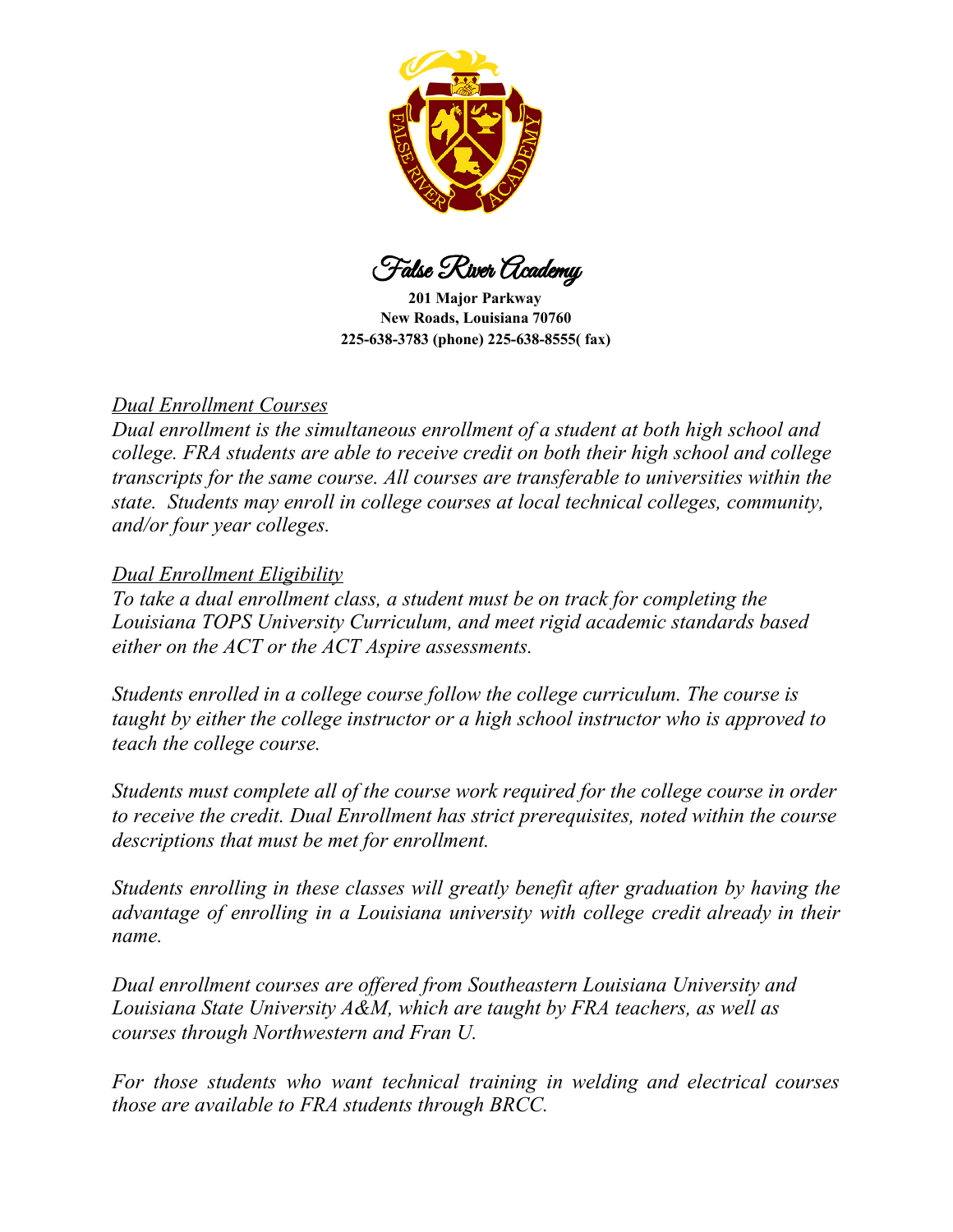### Dual Enrollment Courses Offered at False River Academy

#### **English**

English Composition I (ENGL 101)/English Composition II (ENGL 102) Southeastern Intro to Creative Writing DE (ENG 2120) Northwestern College Writing I (WRIT-1310) Fran U/College Writing II (WRIT-1311 ) Fran U

# **Math**

College Algebra Math 1021/College Trigonometry Math 1022 LSU Math 0310 Introduction to Algebra Fran U College Algebra MATH-1315 Fran U College Algebra Northwestern Intro to Accounting Northwestern General Statistics (MATH-2315) Fran U

### **Social Studies**

Western Civilization I DE 1013 Northwestern Western Civilization II DE 1023 Northwestern US HIST DE CHIS Northwestern World GEO DE 1010 Northwestern Sociology DE Northwestern

# **Science**

General Chemistry I (Chem 101)/ General Chemistry II DE (Chem 102) Southeastern General Biology I (Science Majors) (GBIO 151) Southeastern General Biology II (Science Majors) (GBIO 153)Southeastern Chemical Fundamentals (CHEM-1310) Fran U Human A&P I Northwestern Human Anatomy & Physiology I (BIOL-2310) Fran U/Human A & P I Lab BIOL-2310L Fran U Human Anatomy & Physiology II (BIOL-2311) Fran U/Human A & P I Lab BIOL-2311L FranU

# **Voc Electives**

CUTTING PROCESS BRCC ELEC. FUND BRCC OXYFUEL SYS BRCC SHOP ORI/SAFETY BRCC SMAW FILLET WELD BRCC

# **Gen Ed Electives**

Criminal Justice Northwestern Introduction to Finance Northwestern Speech DE Northwestern Intro to Psychology Northwestern Medical Terminology Northwestern Intro to Political Science Northwestern